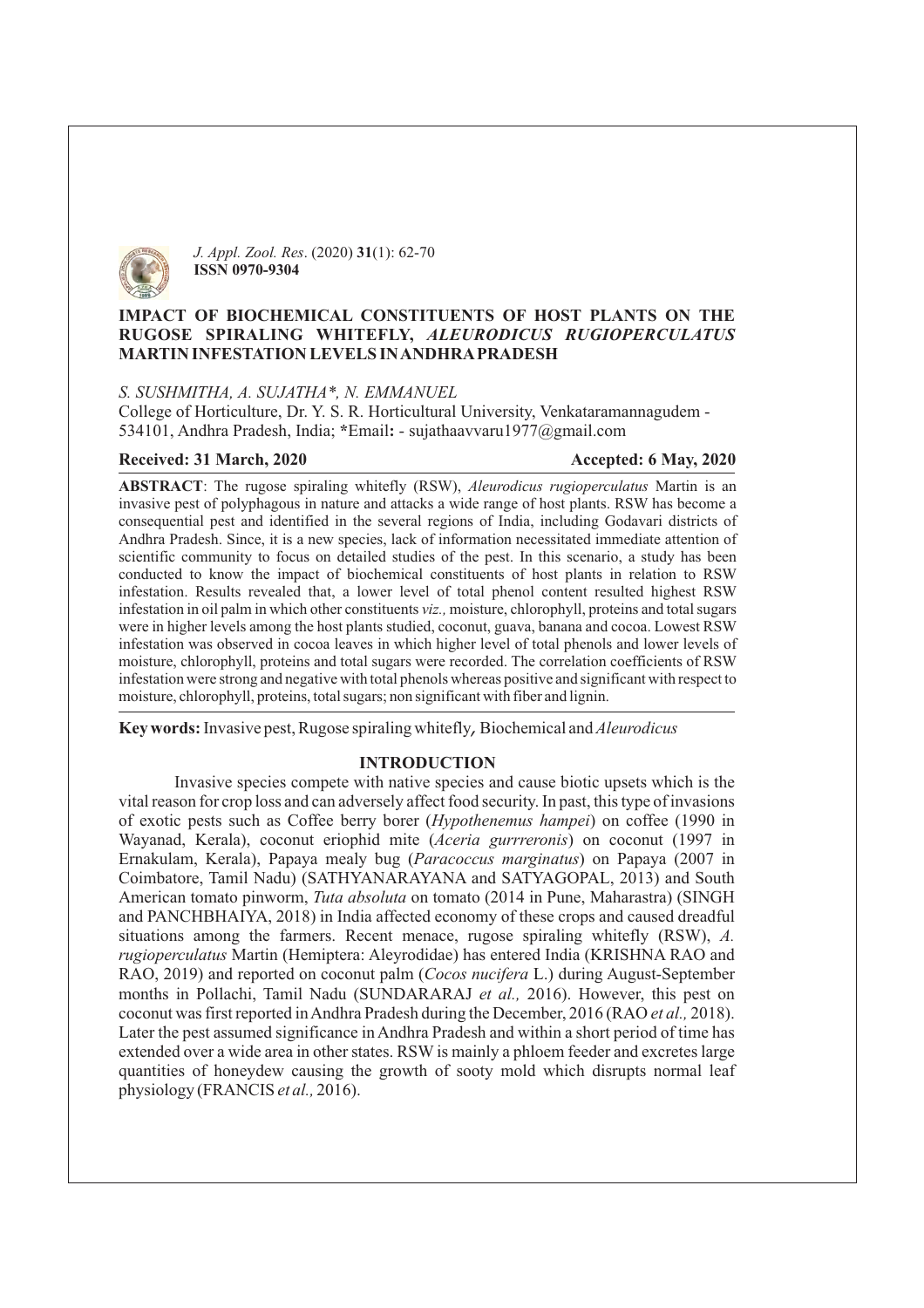The documented information on the effect of host plant biochemical constituents on A. rugioperculatus is not available and this was the first study carried out in coastal districts of Andhra Pradesh where horticultural crops including coconut and oil palm cultivation is in large scale. The biochemical constituents present in different quantities to each other in host plants have been reported to exert profound influence on growth, development, survival and reproduction of insects in various ways (PAINTER, 1958). Various biochemical characters of the plants play an important role by providing resistance against number of insect pests (HALDER and SRINIVASAN, 2011). Biochemical composition of the host plants especially coconut, oil palm, guava, banana and cocoa has got a profound influence on the infestation of the pest. Therefore, present study was undertaken to know the role of the biochemical constituents of host plants on infestation of *A. rugioperculatus* .

#### **MATERIALS AND METHODS**

The present study was conducted at College of Horticulture, Venkataramannagudem,West Godavari district,Andhra Pradesh, 2018-19. The leaf samples were collected from five major host plants viz., coconut, oil palm, guava, banana and cocoa, and analyzed for biochemical constituents viz., moisture (%), chlorophyll (SPAD units), proteins  $(g/100 \text{ g})$ , phenols  $(mg/g)$  and total sugars  $(\%)$ , fiber  $(\%)$  and lignin  $(\%)$  contents by following suitable scientific methods.

Moisture content in the fresh leaves of host plants was determined on per cent basis by using Shimadzu MOC63u infrared moisture analyzer. Chlorophyll content in the leaves was estimated by using the instrument SPAD chlorophyll meter.

Protein content of leaves was estimated by Lowry's method (1951). Fresh leaf sample of 0.5 g was extracted in sodium phosphate buffer (pH 6.8) and centrifuged at 5000 rpm for 10 min.An aliquot of 0.2 ml of sample extract was taken in a test tube and the volume was made up to 1.0 ml with distilled water. To the sample, 5 ml of reaction mixture solution C (mixed 50 ml of reagent 'A' with 1 ml of reagent 'B'; reagent 'A' containing 2% sodium carbonate in 0.1N sodium hydroxide, reagent 'B' containing 0.5 per cent copper sulphate in 1% sodium potassium tartrate) was added and incubated at room temperature for 10 min. Finally, 0.5 ml of Folin Ciocalteu's reagent was added, mixed well and incubated in dark chamber for further 30 min at room temperature. The absorbance was measured at 660 nm against blank on spectrophotometer (systroni c 117). The amount of protein was calculated using a standard graph prepared from bovine serum albumin (200  $\mu$ g ml<sup>-1</sup>).

Total phenol content was estimated by using Folin-Ciocalteau reagent method (SADASIVAM and MANICKAM, 2009). Leaf sample of 0.5 to 1.0 g was weighed and it was grounded with a mortar and a pestle with 10 time volume of 80% ethanol, and later it was centrifuged and homogenated at 10,000 rpm for 20 min and the supernatant was saved. The residue was re-extracted for five times with 80% ethanol, in a centrifuge and the supernatants were pooled. The supernatant was evaporated to dryness. The residue was dissolved in a known volume of distilled water (5 ml). Different aliquots (0.2 to 2.0 ml) are pipetted out into test tubes. Volume was made up in each tube to 3ml with water and 0.5 ml of FCR was added.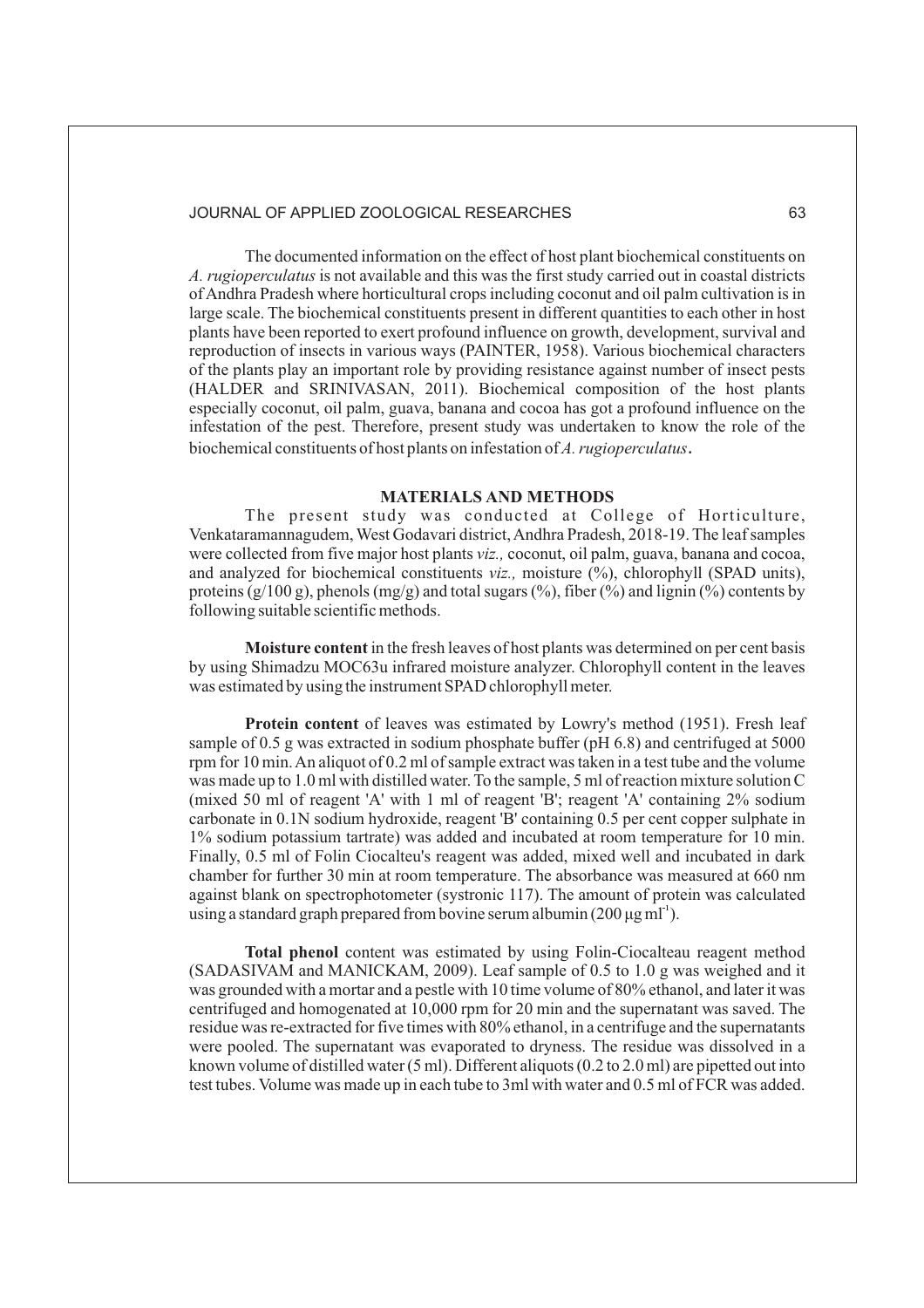After 3 minutes, 2 ml of 20% sodium carbonate  $(Na_2CO_3)$  solution was added to each test tube, mixed thoroughly and the test tubes were placed in the boiling water exactly for one min. After cooling, it was measured at an absorbance of 650 nm against a reagent blank. A standard curve was prepared by using different concentrations of catechol. The standard curve was found out with a concentration of phenols in the test sample expressed as mg of phenols/100 g material.

The total sugar was determined by using the method given by LANE and EYNON (1923). Ten grams of leaf sample was taken, ground well and transferred to 250 ml volumetric flask. The sample solution was filtered through Whatman filter paper and the residue was discarded.A quantity of 100 ml of filtrate of the above leaf sample was taken into a separate 250 ml conical flask to which 5ml of 50% HCl was added and mixed well. The contents so obtained were kept overnight at room temperature. The acid content in the filtrate was then neutralized with drops of NaOH using a few drops of phenolphthalein as an indicator till the pink colour persisted for at least 15 seconds. Total sugars were then estimated by taking this solution in a burette and titrating against standard Fehling's mixture ofAand B (1:1) while it is boiling; till brick red colour end point is obtained.

> Total sugars (%) =  $\frac{\text{Factor} \times \text{Volume made up}}{\text{Total} \times \text{Total} \times \text{Total}} \times 100$ Titre value×Weight of the sample

The crude fiber content of leaves was estimated using the method outlined by the SADASIVAM and MANICKAM (2009). Two grams of dried leaf sample was boiled with 20 ml of sulphuric acid  $(H, SO<sub>a</sub>)$  for 30 minutes with bumping chips. The solution was filtered through muslin cloth and residue was washed thoroughly with boiling water until washing was acid free. The residue obtained was boiled with 800 ml sodium hydroxide (NaOH) for 30 minutes. The solution thus obtained was filtered through muslin cloth and the residue was washed with 25 ml of boiling  $H_2SO_4$ , water and 25 ml of alcohol. The residue obtained after clean washing was transferred to a pre weighed washing dish (W1). Then the residue was dried in a dessicator for two hours and weighed (W2). Then it was ignited in muffle furnace for 30 minutes at 600 °C. The tray was cooled and weighed (W3).

Loss of weight on ignition = (W2-W1)-(W3-W1)

# % Crude fibre content= $\frac{\text{Loss in weight on } i}{\text{total time}}$

#### Weight of the sample

Lignin content was estimated through Kappa method given by HUSSAIN et al., 2002. Data based on average of five observations. Leaf sample (0.5 gm) was added in 30 ml distilled water and ground to a fine paste by using a mortar and pestle. The disintegrated sample was transferred to 1000 ml conical flask and distilled water was added to make the total volume to 600 ml. 75 ml of potassium permanganate solution and 75 ml of sulphuric acid solution were mixed together and added immediately to the disintegrated Fiber sample. Thus, the total volume was made to 750 ml. The reaction was allowed to proceed at 250  $^{\circ}$ C temperature exactly for 10 minutes. Then 15 ml of potassium iodide solution was added and the free iodine was titrated with standard sodium thiosulphate solution using starch as an indicator.Ablank titration was made using the same volume of water and reagents.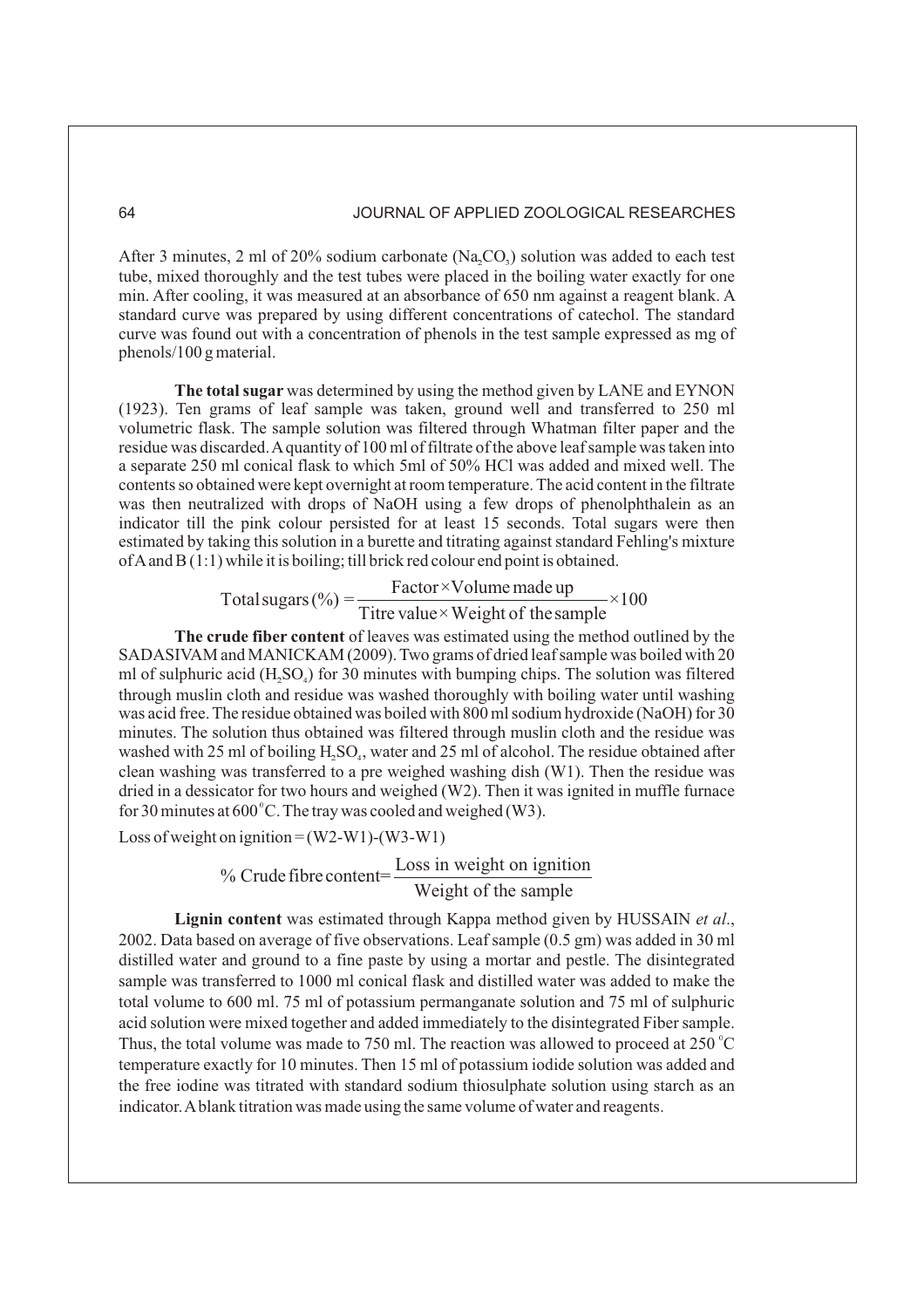The Kappa Number was then calculated from the following equation:

Kappa No. = 
$$
\frac{P \times f}{W}
$$

Where,

P= 0.1N potassium permanganate (ml)

W = Weight of moisture free sample  $(g)$ 

f= Factor for correction to 50 per cent permanganate consumption

Lignin content  $=$  Kappa No.  $\times$  slope obtained from a graph between

Kappa Number and Klason lignin

The results of Kappa Number determination by standard method are corrected to 50 per cent consumption of the permanganate added.

To know the rugose spiraling whitefly infestation per cent, five per cent sample palms or plants/ garden were selected randomly. Three sample leaflets per palm one each from the top, middle and lower whorls of the palm in case of coconut and oil palm whereas in case of guava, banana and cocoa; leaves were randomly selected from three levels of plant canopy from branches oriented in four directions *i.e.*, North, South, East and West. Total number of leaves and infested leaves were recorded and the per cent infestation was worked out.

RSW infestation  $=$  No. of leaves infested with RSW per palm/plant  $\times$  100

#### **RESULTS AND DISCUSSION**

The insects are attracted and deterred in one way or the other by the biochemical composition of the plants, which has been documented by findings of many earlier researchers (SINGH, 1983; WAR et al., 2012). Many biochemical factors are known to be associated with insect resistance and it is obvious that the biochemical factors are more important than morphological and physiological factors in conferring non-preference and antibiosis (DAR et al., 2017). Therefore, the estimation of biochemical constituents of host plant leaves is one of the most practical significance and efforts were also made to resolve the influence of biochemical characters on the infestation of RSW. Biochemical based defence is considered to be more effective as it directly affects insect growth and development.

The biochemical constituents from leaves of five crops viz., coconut, oil palm, guava, banana and cocoa, were quantified and the results obtained were correlated with RSW infestation. Observations divulged that, infestation of A. rugioperculatus was highest in oil palm crop (83.92%) followed by banana (79.66%), coconut (76.84%), guava crop (72.90%) and low level of infestation were recorded in cocoa crop (24.74 %). The data on moisture content of host plants leaves revealed highly significant and positive correlation ( $r= 0.973$ ) with the infestation of A. rugioperculatus. Among the crops studied the oil palm crop with highest moisture content (68.91 %) showed higher infestation (83.92%) whereas decreased infestation levels in other crops *i.e.*, 79.66%, 76.84%, 72.90% and 24.74% in banana,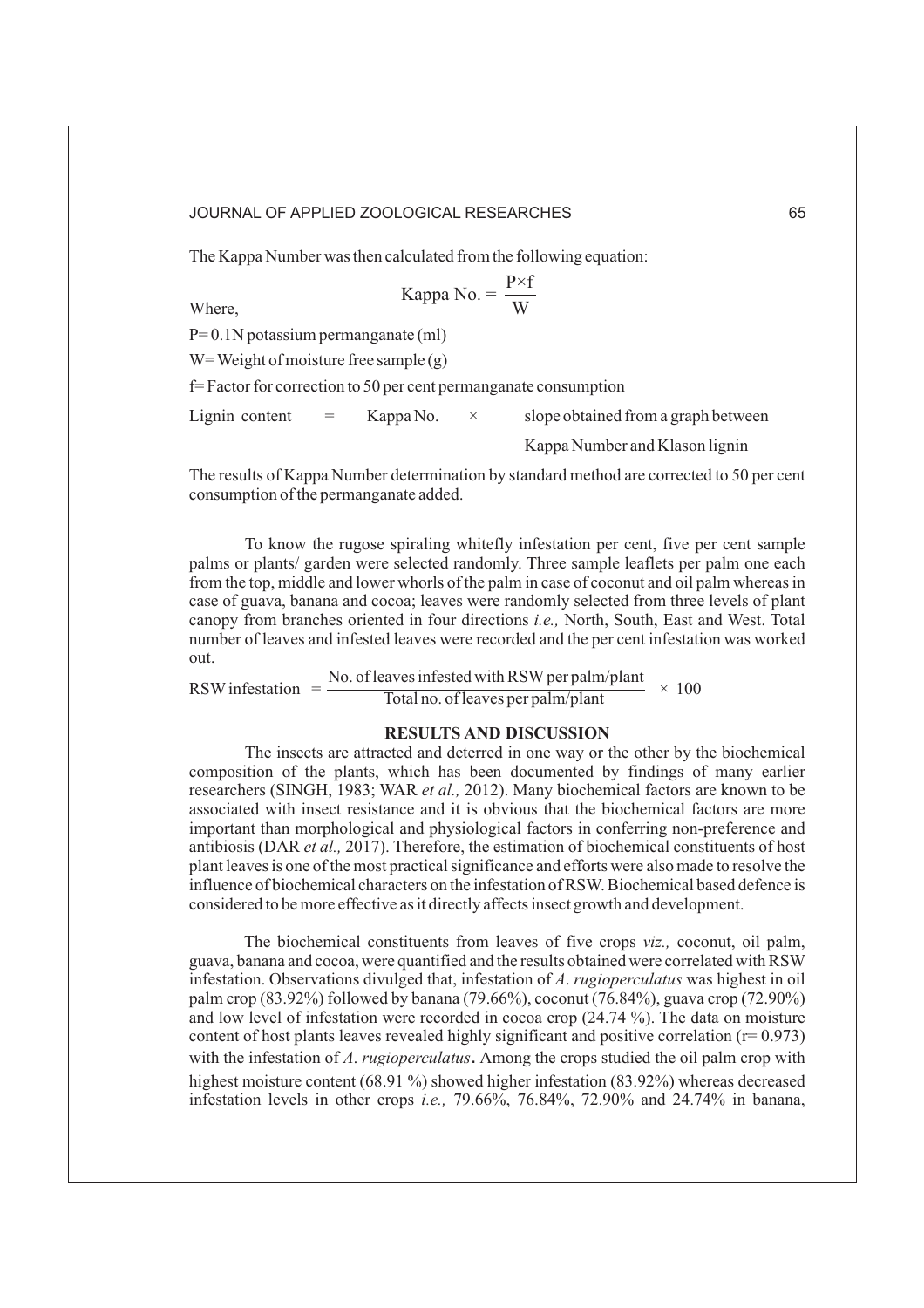coconut, guava crop and cocoa, respectively were observed with decrease in moisture content of 62.73, 57.29, 59.35 and 36.08%, respectively (Table-1). Highest moisture content with high pest infestation indicated that moisture content of the leaves played a vital role for host plant preference which provided congenial conditions for pest survival, egg laying, feeding of early stages of pest with short life cycles and build up of population.

The chlorophyll content among host plants leaves showed significant variation which ranged from 28.62 to 64.18 SPAD values. Chlorophyll content in the leaves was found positively and significantly correlated (r= 0.912) with the infestation of RSW. Chlorophyll content observed in banana, coconut, guava crop and cocoa were 55.48, 51.12, 43.52, and 28.62%, respectively and RSWinfestation was 79.66, 76.84, 72.90 and 24.74%, respectively (Table-1) indicating that, higher chlorophyll content favored the pest infestation and this might be a factor for feeding the pest population; higher the food resulting higher the pest sustainability and population buildup. The chlorophyll content in plant leaves is a powerful indicator of foliar nitrogen content which varies among plant tissues, being higher in structures such as flowers, pollen and leaves. Nitrogen content results plants with higher nutritional quality for herbivores, plant structures with high nitrogen levels may attract a greater diversity of insects. Hence the host having highest chlorophyll content *i.e.*, oil palm (64.18 SPAD value) was affected with highest infestation (83.92 %) of RSW.

Total sugar content in the leaves of oil palm, banana, coconut, guava and cocoa was recorded as 5.60, 3.60, 3.40, 3.20 & 0.90%, with infestation of 83.92, 79.66, 76.84, 72.90 and 24.74%, respectively (Table-1). Highest total sugars were found in the leaves of oil palm (5.60 %) showing highest RSW infestation (83.92%). The total sugars was found positively and significantly correlated ( $r= 0.890$ ) with infestation of RSW in all the crops studied. Total sugars are major source for insect feeding as well as metabolic activities of the life stages; the present result strongly endorses the above fact.

The total protein content in the leaves of host plants ranged from 2.20 to 12.90  $g/100g$  and the protein content was found significantly positively correlated ( $r= 0.885$ ) with A. rugioperculatus infestation. Protein content in oil palm, coconut, guava, banana and cocoa leaves recorded as 12.90, 11.80, 9.80, 7.40 & 2.20%, respectively with RSW infestation of 83.92, 76.84, 72.90, 79.66 & 24.74%, respectively (Table-1). Total protein content of host plant plays a crucial role in insect development which is a key component in the enzymes required for developmental stages and metamorphosis. If the enzymatic activities and development is perfect, it hastens the population build up of the pest, ultimately leading to higher infestations and yield losses. Hence the host having highest protein content *i.e.*, oil palm (12.90 g/100g) was affected with highest infestation (83.92 %) of RSW.

Phenol content was found high in cocoa leaves (12.40 mg/g) whereas in guava, coconut, oil palm and banana leaves the phenol content was recorded as 6.81, 6.02, 2.68 and 0.31%, with RSW infestation of 72.90, 76.84, 83.92 & 79.66%, respectively (Table-1). The phenol content in the leaves was highly significantly negatively associated ( $r = -0.879$ ) with pest infestation. Among plant constituents, it is the plant phenolics which plays a role in protecting plants from both insect and mammalian herbivory. Plants respond to insect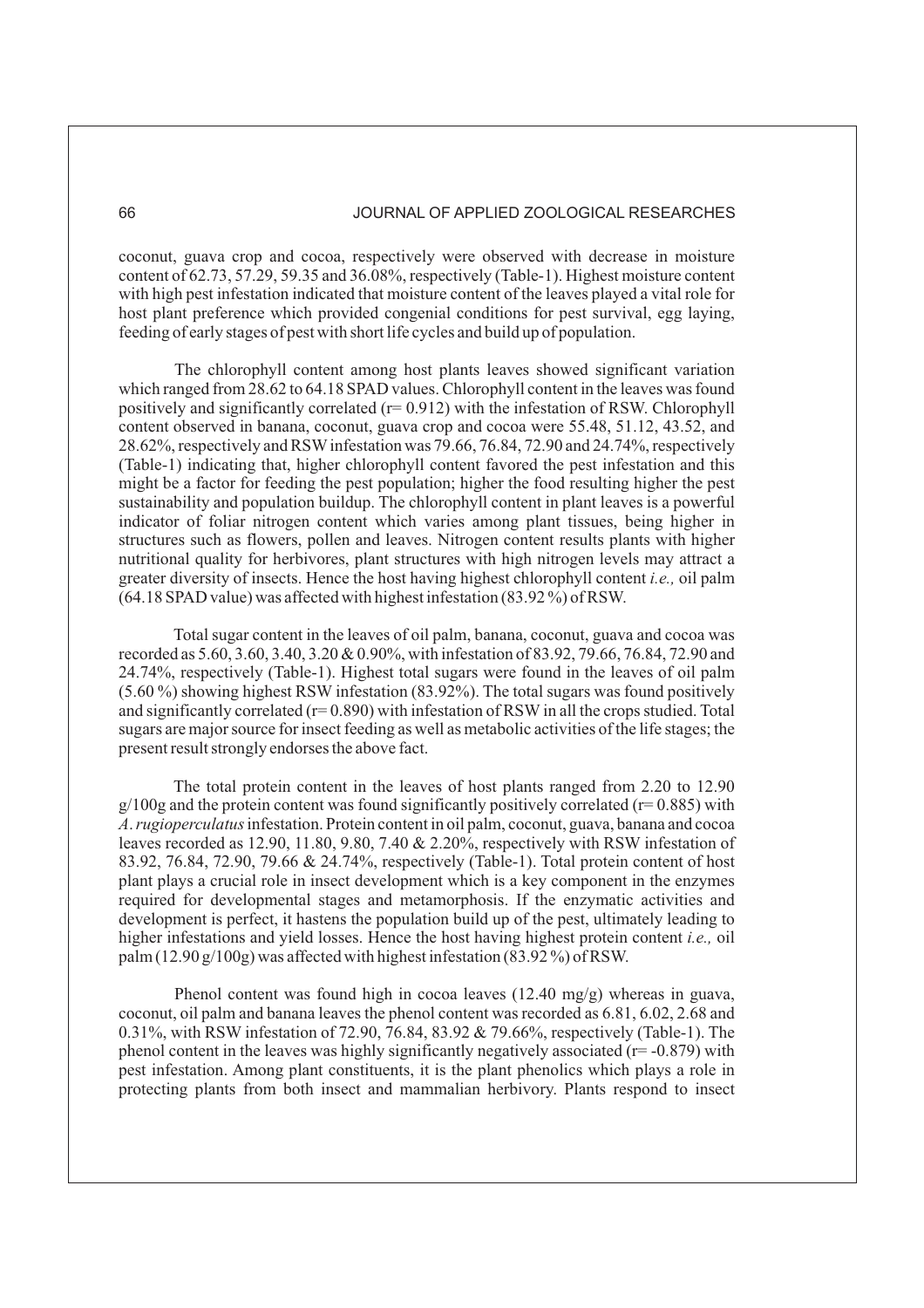feeding by increasing the synthesis of the phenolic toxins. Finally, the concentration of the toxic phenolic compounds in the plant is a key factor in deterrence and it is the accumulation of phenols in particular parts of the plant which represents a feeding barrier leading to the non preference of the host. Hence, the high phenol content in leaves of crop leads to less attack by the pest.

The fiber and lignin contents in host plant leaves ranged from 24.65 to 43.25 % and 6.37 to 37.40 %, respectively (Table-1). The fiber content in coconut, oil palm, banana and guava leaves was recorded as 43.25, 36.26, 29.02 & 26.45%, respectively and lowest *i.e.,* 24.65% was observed in cocoa leaves which is least affected by pest. The lignin content was observed as  $37.40$ ,  $29.61$ ,  $24.92 \& 13.98\%$  in coconut, oil palm, guava and banana leaves, respectively and in case of cocoa leaves it was least *i.e.*, 6.37% with RSW infestation of 76.84, 83.92, 72.90, 79.66 & 24.74%, respectively. With the pest infestation, the fiber (r= 0.564) and lignin (r= 0.712) were found non-significant and positively correlated.

| <b>Host</b>      | Moisture<br>content<br>$(\%)$ | Chloroph<br>yll content<br>(SPAD<br>Units) | <b>Total</b><br>protein<br>content<br>(g/100g) | <b>Total</b><br>phenol<br>(mg/g) | <b>Fibre</b><br>content<br>$(\%)$ | Lignin<br>content<br>$\frac{6}{2}$ | <b>Total</b><br>sugars<br>$(\%)$ | <b>RSW</b><br>infest<br>ation<br>$(\%)$ |
|------------------|-------------------------------|--------------------------------------------|------------------------------------------------|----------------------------------|-----------------------------------|------------------------------------|----------------------------------|-----------------------------------------|
| Coconut          | 57.29                         | 51.12                                      | 11.80                                          | 6.02                             | 43.25                             | 37.40                              | 3.40                             | 76.84                                   |
| Oil palm         | 68.91                         | 64.18                                      | 12.90                                          | 2.68                             | 36.26                             | 29.61                              | 5.60                             | 83.92                                   |
| Guava            | 59.35                         | 43.52                                      | 9.80                                           | 6.81                             | 26.45                             | 24.92                              | 3.20                             | 72.90                                   |
| Banana           | 62.73                         | 55.48                                      | 7.40                                           | 0.31                             | 29.02                             | 13.98                              | 3.60                             | 79.66                                   |
| Cocoa            | 36.07                         | 28.62                                      | 2.20                                           | 12.40                            | 24.65                             | 6.37                               | 0.90                             | 24.74                                   |
| <b>C.D.</b>      |                               |                                            |                                                |                                  |                                   |                                    |                                  |                                         |
| $(p=0.05)$       | 1.893                         | 5.803                                      | 1.206                                          | 0.674                            | 1.937                             | 1.823                              | 0.34                             | 3.518                                   |
| SE(d)            | 0.885                         | 2.714                                      | 0.564                                          | 0.315                            | 0.906                             | 0.853                              | 0.159                            | 1.645                                   |
| Correla-<br>tion |                               |                                            |                                                |                                  |                                   |                                    |                                  |                                         |
| coefficient      | $0.973**$                     | $0.912**$                                  | $0.885**$                                      | 0.879*                           | $0.564^{NS}$                      | $0.712^{NS}$                       | $0.890*$                         |                                         |

Table-1: Status of biochemical components in host plant leaves and infestation levels of *A. rugioperculatus*

\* - Significant at  $p < 0.05$ ; \*\* - Highly significant  $p < 0.01$ ; NS – Non-significant

From the study, it was observed that, the oil palm crop with highest moisture, chlorophyll and total sugars showed higher infestation whereas decreased infestation levels in banana, coconut, guava and cocoa were observed with decrease in these contents which is vice versa with total phenols. In comparison with the coconut, the decrease in lignin content in oil palm and banana might have resulted in increased RSW infestation. Whereas in guava, moderate levels of protein, fiber, lignin and RSW infestation was observed. But in case of cocoa, the lesser content of moisture, chlorophyll, total sugars, protein, fiber and lignin; and high total phenols resulted in lesser pest infestation. The biochemical characteristic of a plant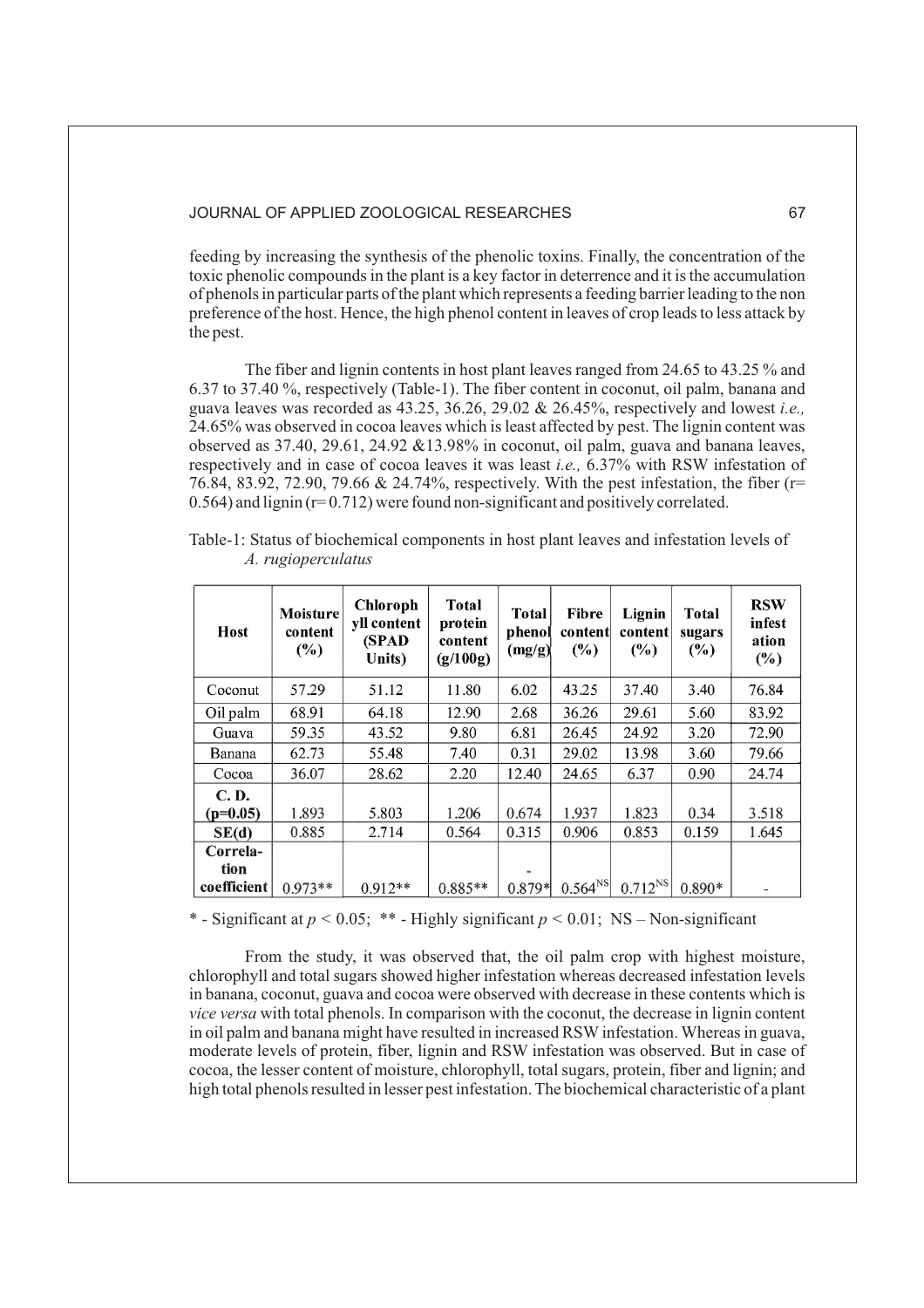affects the metabolism of insects inhibiting their population growth and hence ultimately reduces the damage caused by these insects. Population of pest varies from plant to plant and may be due to external or internal physiology of the plant. This is because plants have the ability to alter the behaviour of feeding insect (KARBAN and BALDWIN, 1997) through accumulation and excretion of toxic exudates. This elaborative array of phytochemicals may act as repellents, phagodeterrents and oviposition deterrents thus imparting the defensive mechanisms (HARIJAN et al., 2017).

Biochemical factors of the host plant have been reported to play a vital role in resistance to various insect pests (PANDA and KHUSH, 1995) and relatively resistant genotypes contained higher amount of phenols inherently (DHALIWAL and DILAWARI, 1993) as these are often associated with the feeding deterrence, growth inhibition and in higher concentration could ward off insect pests because of the direct toxicity. There is a positive correlation between the nitrogen content in a plant and the leaf chlorophyll content (SCHADCHINA and DMITRIEVA, 1995), which probably explains why even nonflowering plants with higher LCI had a greater species richness and abundance of bark and wood-boring insects. Insects prefer plant tissues rich in nitrogen, since it is a limiting factor for development, and production of eggs by females (EUBANKS and STYRSKY, 2005; COELHO et al., 2009; MADRITCH and LINDROTH, 2015). These nitrogen-rich tissues can be used by females as preferred oviposition sites, since egg laying occurs on sites (leaves or stems) used by the larval phase (LARA, 1991).

SUNITHA et al. (2008) in cowpea and SINGH and SINGH (2014) in pigeon pea also reported a significant positive correlation of pod borer damage with moisture content. BOMMESHA et al. (2012) in pigeon pea reported a significant positive correlation between the incidence of leaf hopper and leaf roller with protein and chlorophyll content. In brinjal the low sugar content and higher total phenols in leaves offered a significant level of resistance to various biotic stresses (RAO and PANWAR, 2001; SOUNDARAJAN and BASKARAN, 2001; KHORSHEDUZZAMAN et al., 2010; KUMARI et al., 2014; PRASAD et al., 2014). DAR et al. (2014) also observed that crude fibre, ash, lignin had negative correlation and moisture content had positive correlation with *L. orbonalis* infestation in brinjal. Fiber and lignin contents were found non significantly correlated with pest infestation and the results were found contradictory to BARAD et al. (2016) in cowpea.

Thus moisture, chlorophyll, proteins, phenols and total sugars were found positively significantly correlated with RSW infestation except phenols whereas the constituents fiber and lignin contents were non-significantly correlated with the RSW infestation in host plants viz., coconut, oil palm, guava, banana and cocoa. High phenol content in cocoa might have imparted resistance against pest whereas higher levels of moisture, chlorophyll, sugar and protein in oil palm helped to feed the insect and hence is susceptible. Thus present studies proved that biochemical factors played a major role in the resistance mechanism against the test insect. This study result may help in developing varieties which could provide resistance to sucking insect pests, if their biochemical constituents/ contents are improved through various breeding process.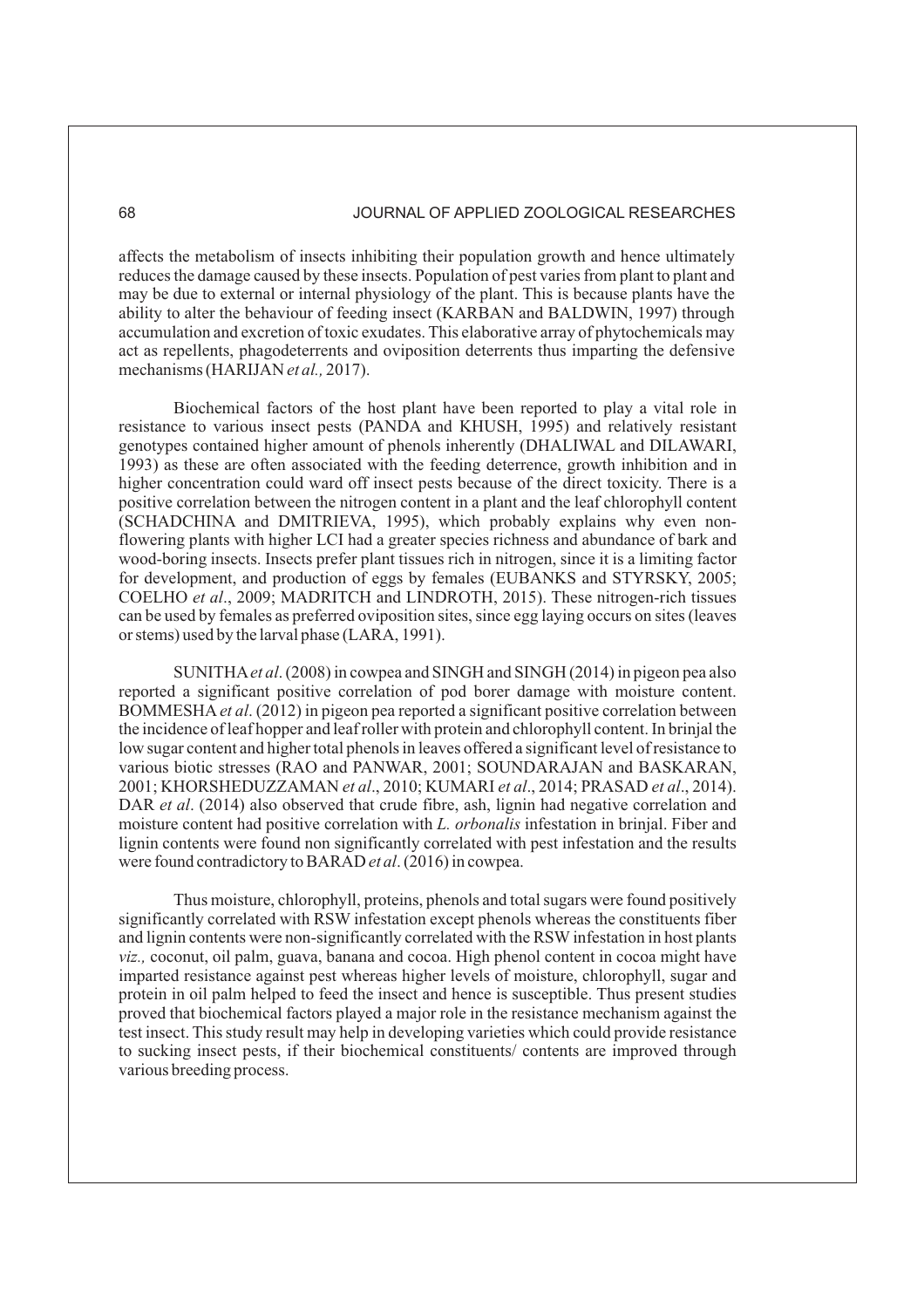#### **REFERENCES**

- against Maruca vitrata in selected genotypes of cowpea. Indian J. Pl. Prot. 44(1): 59-62. BARAD, C. S., PATEL, P. S., RABARI, G. N. and BINDU, P. 2016. Biochemical basis of resistance
- Millsp. and their impact on the incidence of insect pests. Current Biotica. 6(2): 171-80. BOMMESHA, B., NAIK, M. I., MUTTHURAJU, G. P., IMRAN, A. P. S. and PRASHANTA, C. 2012. Effect of organic manures on biochemical components of pigeon pea, Cajanus cajan (L.)
- Brasileira de Entomologia. 53: 475-481. COELHO, R. R., VEIGA, A. F. S. L. and TORRES, J. B. 2009. Preferencia alimentar e desempenho de Signoret (Hemiptera, Pentatomidae) em plantas hospedeiras. *Brontocoris tabidus Revista*
- DHALIWAL, G. S. and DILAWARI, V. K. 1993. Advances in Host Resistance to insects. *Kalyani* Publishers, India. pp. 443.
- Conservation. 20(4): 1605-1611. DAR, S. A., WANI, A. R., NEHRU, R. K., MIR, S. H. and JEELANI, M. I. 2014. Physio-chemical characteristics of the brinjal genotypes imparting the tolerance to the brinjal shoot and fruit borer (Leucinodes orbonalis) under field conditions of the Kashmir, India. Ecology, Environment and
- DAR, S.A., WANI,A. R., RATHER, B.A., PAREY, S. H. and KANDOO, A. 2017. Biochemical basis of resistance in brinjal genotypes against shoot and fruit borer (Leucinodes Orbonalis, Guenee). (22): 1062-1073. *Chem Sci Rev Lett. 6*
- EUBANKS, M. D. and STYRSKY, J. D. 2005. Effects of plant feeding on the performance of omnivorous predators. *In: Jervis MA, Kidd NAC, editors. Insect natural enemies: practical* approach to their study and evolution. Chapman & Hall; London. pp. 148–177.
- Aleyrodidae) in Florida. Florida Entomologist. 99(1): 150-53. FRANCIS, A. W., STOCKS, I. C., SMITH, T. R., BOUGHTON, A. J., MANNION, C. M. and OSBORNE, L. S. 2016. Host plants and natural enemies of rugose spiraling whitefly (Hemiptera:
- Plant Protection Sciences. 19(1): 71-4. HALDER, J. and SRINIVASAN, S. 2011. Varietal screening and role of morphological factors on distribution and abundance on spotted pod borer, Maruca vitrata (Geyer) on cow pea. Annals of
- HARIJAN, Y., NISHANTH, G. K., KATAGERI, I. S., KHADI, B. M. and PATIL, B. R. 2017. Biochemical and Anatomical Factors Imparting Resistance against Sucking Pests in Cotton. (7): 2542-2553. *International Journal of Current Microbiology and Applied Sciences. 6*
- in jute by titration method. Pakistan Journal of Biological Sciences. 5(5): 521-22. HUSSAIN, M. A., EMDADUL, M. H., RAHMAN, S. M. and AHMED, Z. 2002. Estimation of lignin
- KARBAN, R. and BALDWIN, I. T. 1997. Induced Responses to Herbivory. *Univ. Chicago Press*
- correlation with shoot and fruit infestation. *Bangladesh Journal of Agricultural Research*. 35(1): KHORSHEDUZZAMAN, A. K. M., ALAM, M. Z. and MIAN, I. H. 2010. Biochemical basis of resistance in eggplant (Solanum melongena. L) to Leucinodes orbonalis Guen. and their 149-155.
- Martin: Inheent menance, *J. Appl. Zool. Res.* **30**(2): 148-158. KRISHNA RAO, G. and N.B.V. CHALAPATHI RAO, 2019. Surveillance ad eco-friendly management of new invasive alien pest, Rugose Spiralling whitefly,Aleurodicus rugioperculatus
- compounds and other biochemical parameters. Intern. J. Adv. Res. 2(9), 615-622. KUMARI, A., NEENA, C. and AJMER, S. D. 2014. Comparsion of eggplant genotypes for phenolic
- LANE and EYON. 1965. Association of official Agricultural Chemists. Official Methods of Analysis . *AOAC, Washington D C*
- LARA, F. M. 1991. Princípios de resistencia de plantas aos insetos. Sao Paulo, Editora Icone.
- LOWRY, O, H., BROUGH, R, N., J, FARR, A, L. and RANDAL, R, J., 1951. Plant biochemical analysis. Journal of Biological Chemistry. 193-265.
- trees following insect defoliation. New Phytologist. 208: 410-420. MADRITCH, M. D. and LINDROTH, R. L. 2015. Condensed tannins increase nitrogen recovery by
- PAINTER, R. H. 1958. Resistance of plants to insects. Ann. Reviews of Entomol. 3: 267-290.